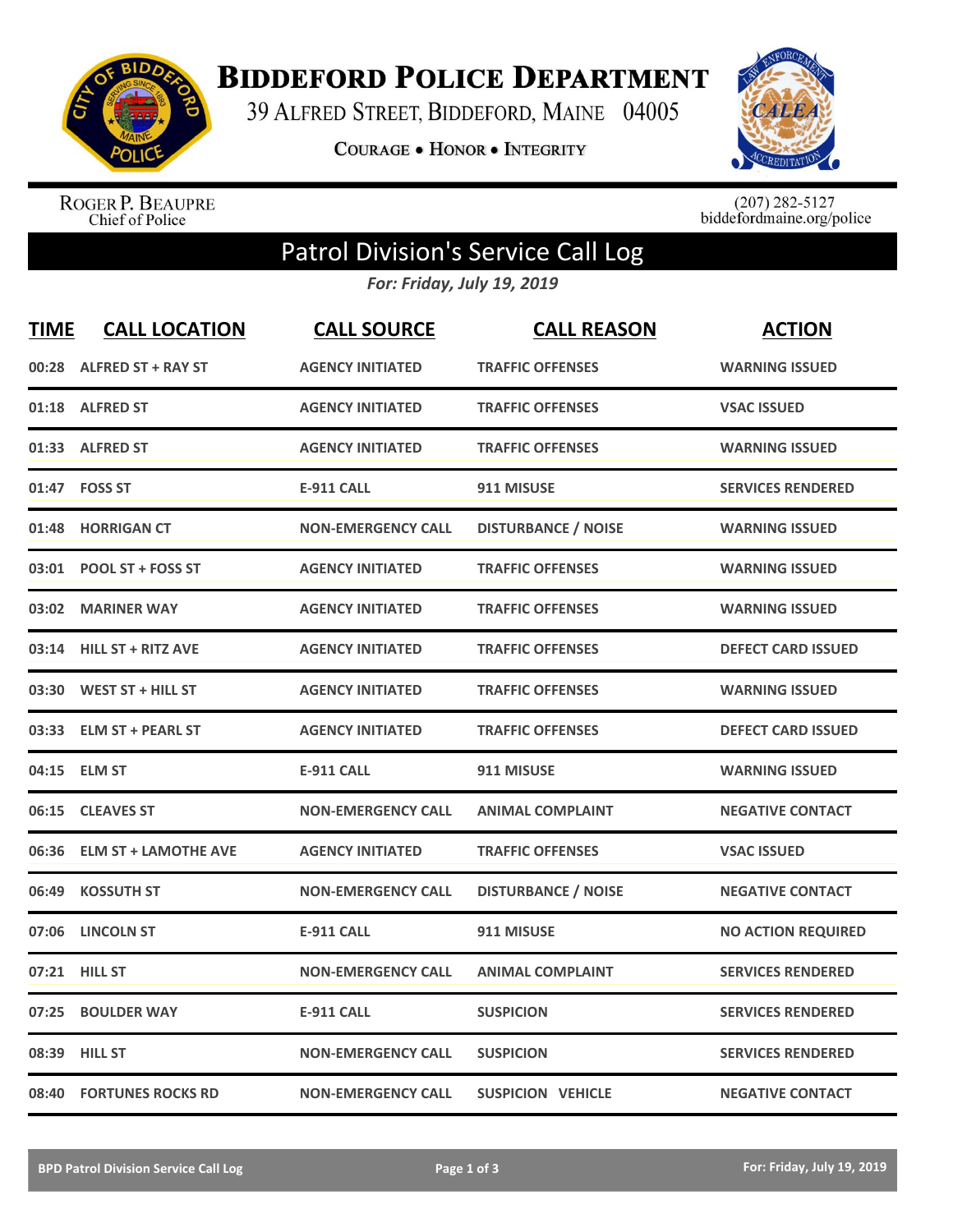| <b>TIME</b> | <b>CALL LOCATION</b>            | <b>CALL SOURCE</b>        | <b>CALL REASON</b>                               | <b>ACTION</b>             |
|-------------|---------------------------------|---------------------------|--------------------------------------------------|---------------------------|
|             | 08:42 GOVE ST                   | <b>NON-EMERGENCY CALL</b> | <b>PARKING COMPLAINT</b>                         | <b>GONE ON ARRIVAL</b>    |
|             | 08:44 WASHINGTON ST             | <b>NON-EMERGENCY CALL</b> | <b>THEFT</b>                                     | <b>REPORT TAKEN</b>       |
|             | 09:01 ALFRED ST                 | <b>WALK-IN AT STATION</b> | <b>CIVIL COMPLAINT</b>                           | <b>SERVICES RENDERED</b>  |
|             | 09:02 HILLS BEACH RD            | <b>NON-EMERGENCY CALL</b> | <b>ANIMAL COMPLAINT</b>                          | <b>NO VIOLATION</b>       |
|             | 09:22 MAIN ST                   | <b>WALK-IN AT STATION</b> | <b>SUSPICION</b>                                 | <b>SERVICES RENDERED</b>  |
|             | 09:37 CLEAVES ST + LAFAYETTE ST | <b>NON-EMERGENCY CALL</b> | <b>ARTICLES LOST/FOUND</b>                       | <b>SERVICES RENDERED</b>  |
|             | 09:48 GREEN ST                  | <b>NON-EMERGENCY CALL</b> | <b>CRIMINAL MISCHIEF</b>                         | <b>REPORT TAKEN</b>       |
|             | 09:52 MAIN ST                   | <b>NON-EMERGENCY CALL</b> | <b>HARASSMENT</b>                                | <b>NO ACTION REQUIRED</b> |
| 09:53       | <b>WESTERN AVE</b>              | <b>AGENCY INITIATED</b>   | <b>ANIMAL COMPLAINT</b>                          | <b>WARNING ISSUED</b>     |
|             | 10:17 WASHINGTON ST             | <b>RADIO</b>              | <b>SUSPICION</b>                                 | <b>SERVICES RENDERED</b>  |
|             | 12:37 MAIN ST                   | <b>NON-EMERGENCY CALL</b> | ATTEMPTED/THREATENED SUICIDE TRANSPORT TO CRISIS |                           |
| 12:40       | <b>POOL ST</b>                  | <b>NON-EMERGENCY CALL</b> | <b>ANIMAL COMPLAINT</b>                          | <b>SERVICES RENDERED</b>  |
|             | 12:51 WEST ST                   | <b>AGENCY INITIATED</b>   | <b>ANIMAL COMPLAINT</b>                          | <b>SERVICES RENDERED</b>  |
|             | 12:56 SKY OAKS DR               | <b>WALK-IN AT STATION</b> | <b>SUSPICION</b>                                 | <b>REPORT TAKEN</b>       |
| 12:57       | <b>ADAMS ST</b>                 | <b>NON-EMERGENCY CALL</b> | <b>ALL OTHER</b>                                 | <b>REPORT TAKEN</b>       |
|             | 13:05 MAINE TPKE                | <b>E-911 CALL</b>         | 911 MISUSE                                       | <b>SERVICES RENDERED</b>  |
|             | 13:09 FORTUNES ROCKS RD         | <b>RADIO</b>              | <b>PARKING COMPLAINT</b>                         | <b>SERVICES RENDERED</b>  |
|             | 13:10 ELM ST                    | <b>NON-EMERGENCY CALL</b> | <b>HARASSMENT</b>                                | <b>REPORT TAKEN</b>       |
|             | 13:13 AMHERST ST                | <b>NON-EMERGENCY CALL</b> | <b>SUSPICION</b>                                 | <b>NEGATIVE CONTACT</b>   |
|             | 13:59 ANDREWS RD                | E-911 CALL                | 911 MISUSE                                       | <b>NO ACTION REQUIRED</b> |
|             | 14:27 MYRTLE ST                 | <b>NON-EMERGENCY CALL</b> | <b>CRIM THREAT / TERRORIZING</b>                 | <b>SERVICES RENDERED</b>  |
|             | 14:48 ALFRED ST                 | <b>NON-EMERGENCY CALL</b> | <b>COURT ORDERED CHECK IN</b>                    | <b>SERVICES RENDERED</b>  |
|             | <b>15:03 DARTMOUTH ST</b>       | E-911 CALL                | <b>CHECK WELFARE</b>                             | <b>SERVICES RENDERED</b>  |
|             | 16:16 ALFRED ST                 | <b>WALK-IN AT STATION</b> | <b>COURT ORDERED CHECK IN</b>                    | <b>SERVICES RENDERED</b>  |
|             | 16:32 ALFRED ST                 | <b>WALK-IN AT STATION</b> | <b>ALL OTHER</b>                                 | <b>SERVICES RENDERED</b>  |
|             | <b>16:54 PIKE ST</b>            | <b>NON-EMERGENCY CALL</b> | <b>THEFT</b>                                     | <b>UNFOUNDED</b>          |